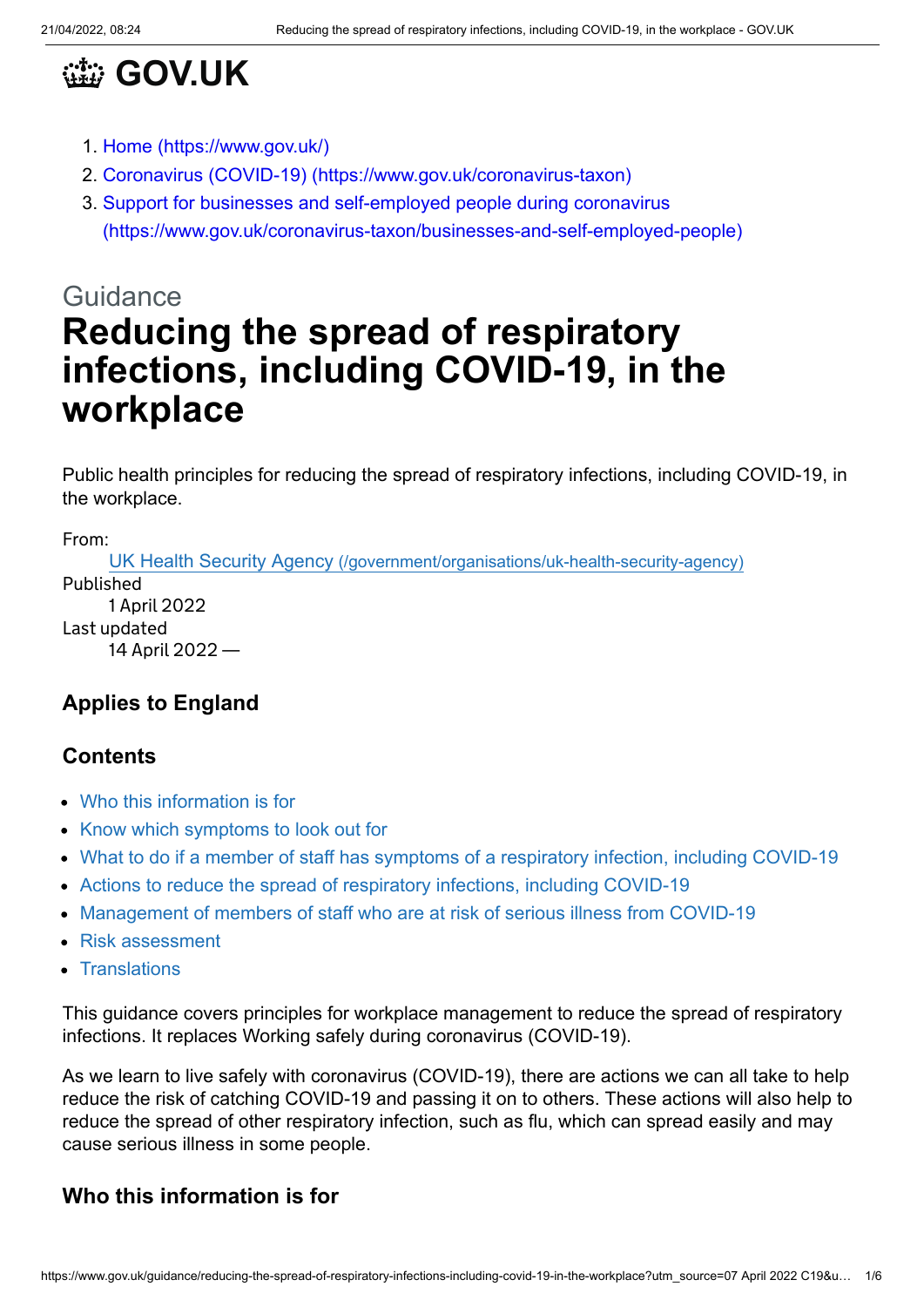The following information is for employers, workforce managers (of both paid staff and volunteers) and people who are managing a workplace or organisation. This information will help you to understand how to reduce the spread of respiratory infections such as COVID-19 and flu in the workplace. This is especially important if there are people in the workplace whose immune system means they are at higher risk of serious illness from COVID-19.

While there is no longer a requirement for all employers to explicitly consider COVID-19 in their statutory health and safety risk assessments, it is important that as a business, organisation or an employer you continue to comply with your legal obligations relating to health and safety, employment and equality duties.

#### <span id="page-1-0"></span>**Know which symptoms to look out for**

Respiratory infections can spread easily between people. It is important for staff and employers to be aware of symptoms so they can take actions to reduce the risk of spreading the infection to other people.

The symptoms of COVID-19 and other respiratory infections are very similar so it is not possible to tell if you have COVID-19, flu or another infection based on symptoms alone. Most people with COVID-19 will have a relatively mild illness, especially if they have been vaccinated.

Symptoms of COVID-19, flu and common respiratory infections include:

- continuous cough
- high temperature, fever or chills
- loss of, or change in, your normal sense of taste or smell
- shortness of breath
- unexplained tiredness, lack of energy
- muscle aches or pains that are not due to exercise
- not wanting to eat or not feeling hungry
- headache that is unusual or longer lasting than usual
- sore throat, stuffy or runny nose
- diarrhoea, feeling sick or being sick

Some people may continue to have a cough or feel tired after other symptoms have improved, but this does not mean that they are still infectious. You can find information about these symptoms on the NHS website [\(https://www.nhs.uk/conditions/\)](https://www.nhs.uk/conditions/).

#### <span id="page-1-1"></span>**What to do if a member of staff has symptoms of a respiratory infection, including COVID-19**

If a member of staff is unwell with symptoms of a respiratory infection, such as COVID-19, they [should follow the guidance for people with symptoms of a respiratory infection such as COVID-](https://www.gov.uk/guidance/people-with-symptoms-of-a-respiratory-infection-including-covid-19)19 (https://www.gov.uk/guidance/people-with-symptoms-of-a-respiratory-infection-including-covid-19).

Employers, in accordance with their legal obligations, may wish to consider how best to support and enable their workforce to follow this guidance as far as possible.

#### <span id="page-1-2"></span>**Actions to reduce the spread of respiratory infections, including COVID-19**

#### **Encourage and enable vaccination**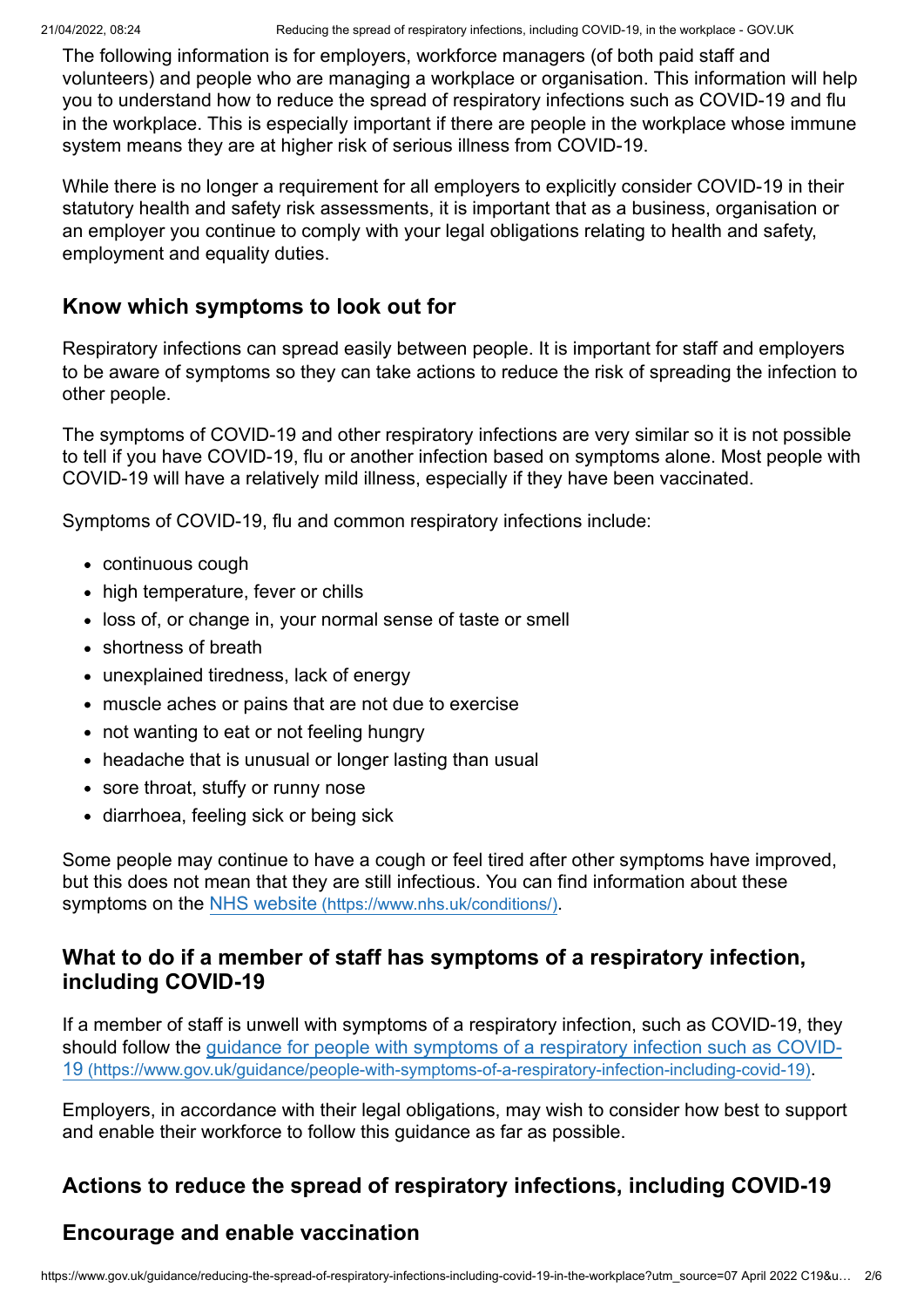Vaccinations are very effective at preventing serious illness from COVID-19, flu and other diseases. Employers, in accordance with their existing legal obligations, may wish to consider how best to support and enable staff who wish to be vaccinated to get their vaccines when offered them. There is a COVID-19 vaccination guide

[\(https://www.gov.uk/government/publications/covid-19-vaccination-guide-for-employers/covid-19](https://www.gov.uk/government/publications/covid-19-vaccination-guide-for-employers/covid-19-vaccination-guide-for-employers) vaccination-guide-for-employers) for employers which contains information on actions employers [can take to enable staff vaccination. There is also guidance available on the vaccines that are](https://www.nhs.uk/conditions/vaccinations/) available through the NHS (https://www.nhs.uk/conditions/vaccinations/).

#### **Let fresh air in**

Bringing in fresh air to occupied spaces can help to reduce the concentration of respiratory particles, lowering the risk of airborne transmission of respiratory viruses.

The risk of catching or passing on COVID-19 and other respiratory infections can be higher in certain places and when doing certain activities. When someone with an infection breathes, speaks, coughs or sneezes, they release respiratory particles which can contain the virus. These particles can come into contact with the eyes, nose or mouth or can be breathed in by another person. These virus-containing particles can also land on surfaces and the virus can be passed from person to person via touch. In general, the risk of catching or passing on a respiratory infection is highest when in close contact with someone who is infected.

It is also possible to pass on a respiratory infection between people who do not have close contact, especially if they are in a crowded and/or poorly ventilated space where smaller virus particles can stay suspended in the air for some time and where there are more people who might be infectious. The risk of airborne transmission is increased when occupants in a space are participating in energetic activity, such as exercising, shouting, singing or talking loudly.

[The Health and Safety Executive provides guidance on how to assess and improve ventilation](https://www.hse.gov.uk/ventilation/) (https://www.hse.gov.uk/ventilation/) in line with health and safety requirements under Workplace (Health, Safety and Welfare) Regulations 1992. Detailed COVID-19 specific guidance for [workplaces and public buildings is provided by the Chartered Institution of Building Services](https://www.cibse.org/knowledge/knowledge-items/detail?id=a0q3Y00000HsaFtQAJ) Engineers (CIBSE) (https://www.cibse.org/knowledge/knowledge-items/detail?id=a0q3Y00000HsaFtQAJ) for those who wish to put additional measures in place.

#### **Maintain a clean workplace**

Keeping workplaces clean reduces the risk of infection and can reduce sickness in a workforce. It's especially important to clean surfaces that people touch a lot.

Staff can be supported to maintain a clean working environment by providing them with cleaning products, soap and hot water, and/or sanitiser.

#### **Outbreaks in the workplace**

There is no requirement to report workplace outbreaks of respiratory infections to your local public health team. However, if you experience high levels of people with respiratory symptoms in your workplace the actions detailed above here will help to reduce the spread, so they should be promoted and applied more rigorously.

#### <span id="page-2-0"></span>**Management of members of staff who are at risk of serious illness from COVID-19**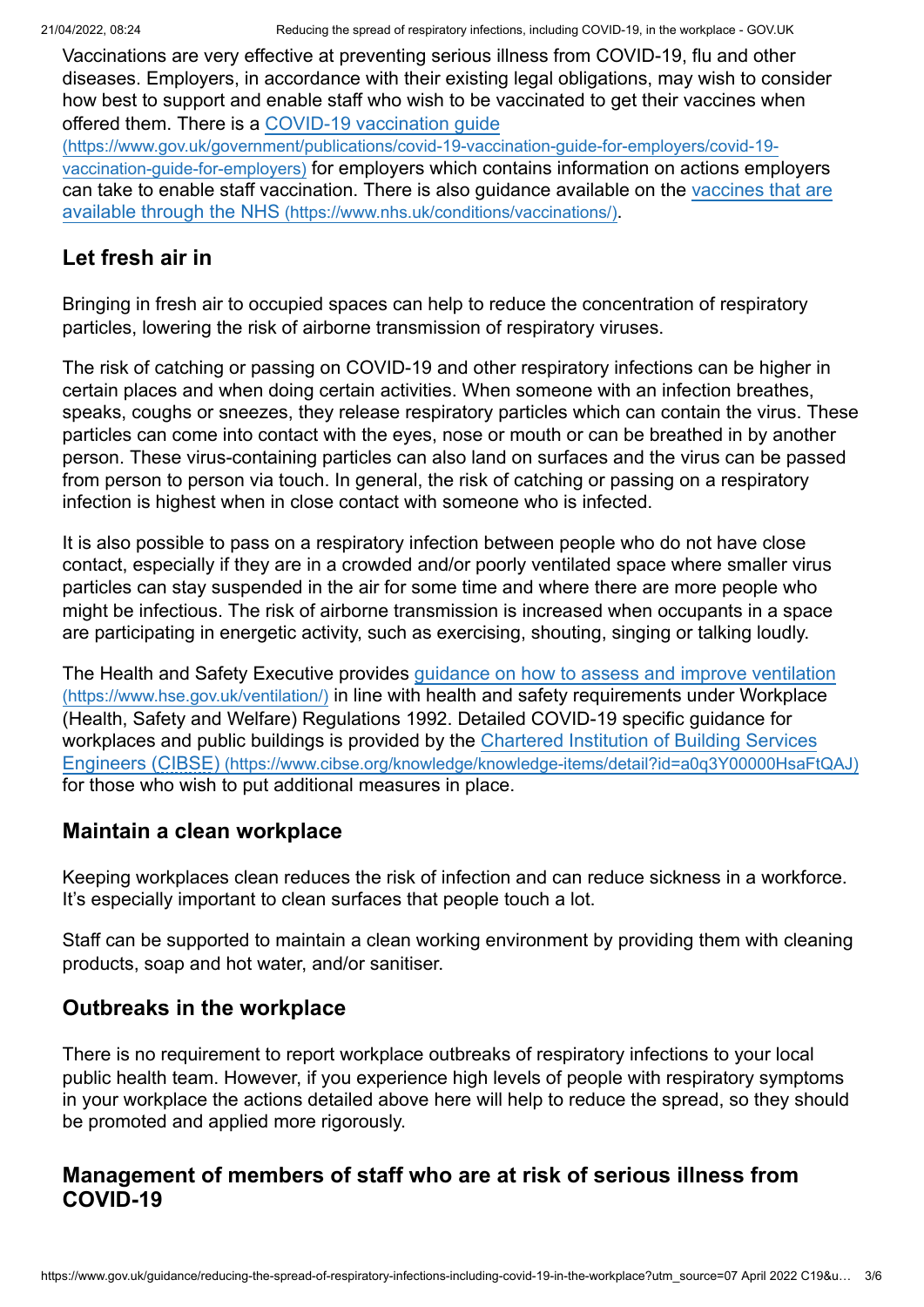Some workers are at a greater risk of serious illness from COVID-19, for example people who have a weakened immune system.

[There is specific guidance for people whose immune system means that they are at higher risk](https://www.gov.uk/government/publications/covid-19-guidance-for-people-whose-immune-system-means-they-are-at-higher-risk/covid-19-guidance-for-people-whose-immune-system-means-they-are-at-higher-risk) (https://www.gov.uk/government/publications/covid-19-guidance-for-people-whose-immune-system-meansthey-are-at-higher-risk/covid-19-guidance-for-people-whose-immune-system-means-they-are-at-higherrisk), because they have a reduced ability to fight infections, such as COVID-19. Employers may wish to consider the needs of employees at greater risk from COVID-19, including those whose immune system means they are at higher risk of serious illness from COVID-19.

#### <span id="page-3-0"></span>**Risk assessment**

[The requirement for every employer to explicitly consider COVID-19 in their health and safety](https://www.hse.gov.uk/coronavirus/index.htm) risk assessment has been removed (https://www.hse.gov.uk/coronavirus/index.htm). Employers may choose to continue to cover COVID-19 in their risk assessments. Employers that specifically work with COVID-19, such as laboratories, must continue to undertake a risk assessment that considers COVID-19.

Employers should continue to comply with the requirements for cleaning, ventilation and welfare facilities in the Workplace (Health, Safety and Welfare) Regulations 1992 or the Construction Design and Management Regulations 2015 to control occupational health and safety risks.

Employers have a duty to consult with their employees, or their representatives, on health and [safety matters. The Health and Safety Executive has guidance on how to keep people safe and](https://www.hse.gov.uk/guidance/index.htm) healthy at work (https://www.hse.gov.uk/guidance/index.htm).

## <span id="page-3-1"></span>**Translations**

[Reducing the spread of respiratory infections, including COVID-19, in the workplace \(Arabic\)](https://assets.publishing.service.gov.uk/government/uploads/system/uploads/attachment_data/file/1068941/20220413-Reducing_spread_of_respiratory_infections_in_workplaces_-_Arabic.pdf) (https://assets.publishing.service.gov.uk/government/uploads/system/uploads/attachment\_data/file/1068941 /20220413-Reducing spread of respiratory infections in workplaces - Arabic.pdf) (PDF, 155 KB, 5 pages)

[Reducing the spread of respiratory infections, including COVID-19, in the workplace \(Bengali\)](https://assets.publishing.service.gov.uk/government/uploads/system/uploads/attachment_data/file/1068942/20220413-Reducing_spread_of_respiratory_infections_in_workplaces_-_Bengali.pdf) (https://assets.publishing.service.gov.uk/government/uploads/system/uploads/attachment\_data/file/1068942 /20220413-Reducing spread of respiratory infections in workplaces - Bengali.pdf) (PDF, 178 KB, 6 pages)

[Reducing the spread of respiratory infections, including COVID-19, in the workplace \(Chinese](https://assets.publishing.service.gov.uk/government/uploads/system/uploads/attachment_data/file/1068944/20220413-Reducing_spread_of_respiratory_infections_in_workplaces_-_Chinese_Simplified.pdf) Simplified)

(https://assets.publishing.service.gov.uk/government/uploads/system/uploads/attachment\_data/file/1068944 /20220413-Reducing spread of respiratory infections in workplaces - Chinese Simplified.pdf) (PDF, 154 KB, 4 pages)

[Reducing the spread of respiratory infections, including COVID-19, in the workplace \(Chinese](https://assets.publishing.service.gov.uk/government/uploads/system/uploads/attachment_data/file/1068946/20220413-Reducing_spread_of_respiratory_infections_in_workplaces_-_Chinese_Traditional.pdf) Traditional)

(https://assets.publishing.service.gov.uk/government/uploads/system/uploads/attachment\_data/file/1068946 /20220413-Reducing spread of respiratory infections in workplaces - Chinese Traditional.pdf) (PDF, 166 KB, 4 pages)

[Reducing the spread of respiratory infections, including COVID-19, in the workplace \(Farsi\)](https://assets.publishing.service.gov.uk/government/uploads/system/uploads/attachment_data/file/1068948/20220413-Reducing_spread_of_respiratory_infections_in_workplaces_-_Farsi.pdf) (https://assets.publishing.service.gov.uk/government/uploads/system/uploads/attachment\_data/file/1068948 /20220413-Reducing\_spread\_of\_respiratory\_infections\_in\_workplaces\_-\_Farsi.pdf) (PDF, 138 KB, 5 pages)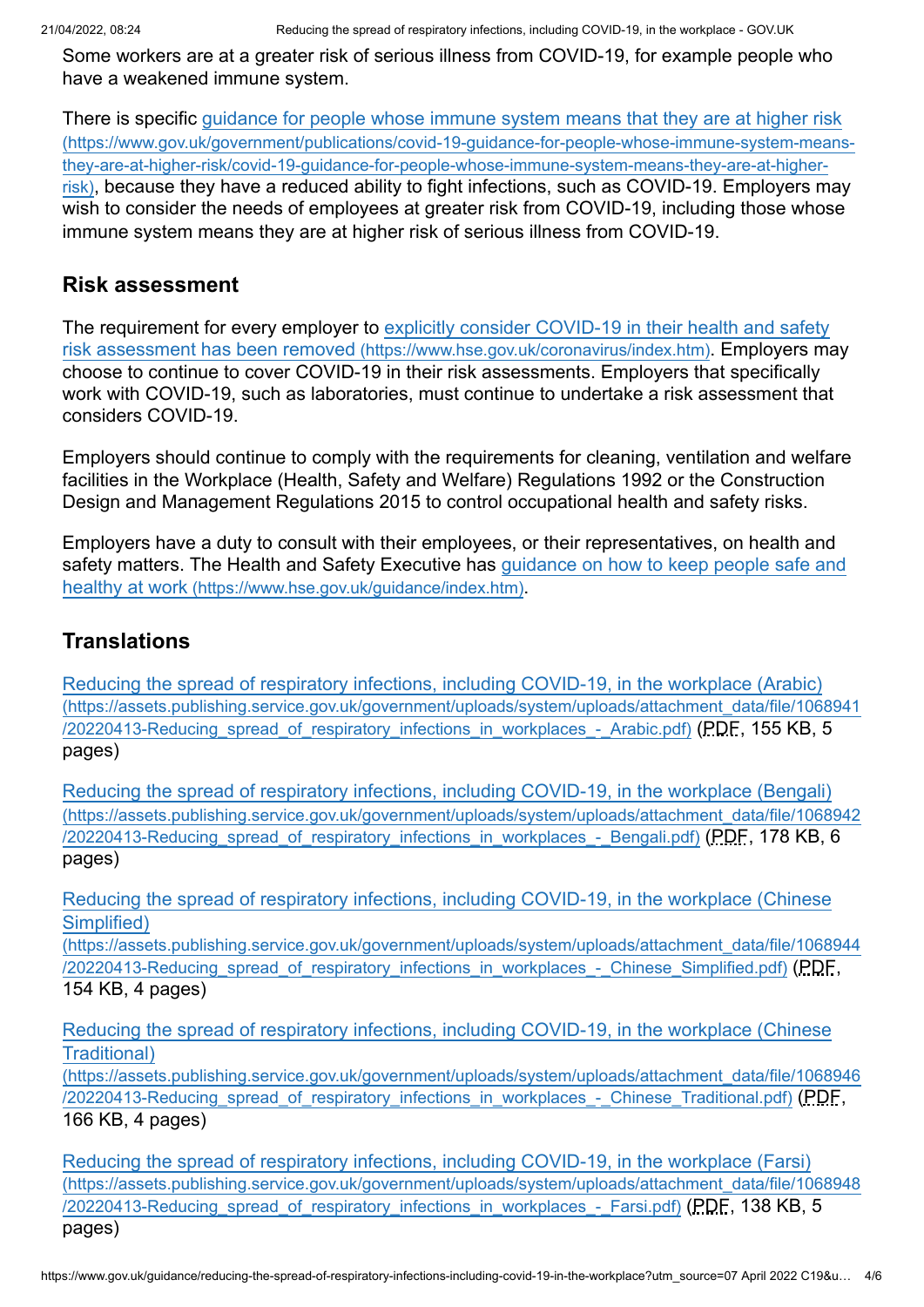21/04/2022, 08:24 Reducing the spread of respiratory infections, including COVID-19, in the workplace - GOV.UK

[Reducing the spread of respiratory infections, including COVID-19, in the workplace \(French\)](https://assets.publishing.service.gov.uk/government/uploads/system/uploads/attachment_data/file/1068949/20220413-Reducing_spread_of_respiratory_infections_in_workplaces_-_French.pdf) (https://assets.publishing.service.gov.uk/government/uploads/system/uploads/attachment\_data/file/1068949 /20220413-Reducing spread of respiratory infections in workplaces - French.pdf) (PDF, 152 KB, 6 pages)

[Reducing the spread of respiratory infections, including COVID-19, in the workplace \(Gujarati\)](https://assets.publishing.service.gov.uk/government/uploads/system/uploads/attachment_data/file/1068950/20220413-Reducing_spread_of_respiratory_infections_in_workplaces_-_Gujarati.pdf) (https://assets.publishing.service.gov.uk/government/uploads/system/uploads/attachment\_data/file/1068950 /20220413-Reducing\_spread\_of\_respiratory\_infections\_in\_workplaces\_-\_Gujarati.pdf) (PDF, 118 KB, 5 pages)

[Reducing the spread of respiratory infections, including COVID-19, in the workplace \(Hindi\)](https://assets.publishing.service.gov.uk/government/uploads/system/uploads/attachment_data/file/1068951/20220413-Reducing_spread_of_respiratory_infections_in_workplaces_-_Hindi.pdf) (https://assets.publishing.service.gov.uk/government/uploads/system/uploads/attachment\_data/file/1068951 /20220413-Reducing spread of respiratory infections in workplaces - Hindi.pdf) (PDF, 132 KB, 5 pages)

[Reducing the spread of respiratory infections, including COVID-19, in the workplace \(Pashto\)](https://assets.publishing.service.gov.uk/government/uploads/system/uploads/attachment_data/file/1068952/20220413-Reducing_spread_of_respiratory_infections_in_workplaces_-_Pashto.pdf) (https://assets.publishing.service.gov.uk/government/uploads/system/uploads/attachment\_data/file/1068952 /20220413-Reducing spread of respiratory infections in workplaces - Pashto.pdf) (PDF, 145 KB, 5 pages)

[Reducing the spread of respiratory infections, including COVID-19, in the workplace \(Polish\)](https://assets.publishing.service.gov.uk/government/uploads/system/uploads/attachment_data/file/1068953/20220413-Reducing_spread_of_respiratory_infections_in_workplaces_-_Polish.pdf) (https://assets.publishing.service.gov.uk/government/uploads/system/uploads/attachment\_data/file/1068953 /20220413-Reducing spread of respiratory infections in workplaces - Polish.pdf) (PDF, 157 KB, 6 pages)

Reducing the spread of respiratory infections, including COVID-19, in the workplace (Portuguese)

[\(https://assets.publishing.service.gov.uk/government/uploads/system/uploads/attachment\\_data/file/1068954](https://assets.publishing.service.gov.uk/government/uploads/system/uploads/attachment_data/file/1068954/20220413-Reducing_spread_of_respiratory_infections_in_workplaces_-_Portuguese.pdf) /20220413-Reducing spread of respiratory infections in workplaces - Portuguese.pdf) (PDF, 106 KB, 6 pages)

[Reducing the spread of respiratory infections, including COVID-19, in the workplace \(Punjabi](https://assets.publishing.service.gov.uk/government/uploads/system/uploads/attachment_data/file/1068955/20220413-Reducing_spread_of_respiratory_infections_in_workplaces_-_Punjabi__Gurmukhi_.pdf) Gurmukhi)

(https://assets.publishing.service.gov.uk/government/uploads/system/uploads/attachment\_data/file/1068955 /20220413-Reducing spread of respiratory infections in workplaces - Punjabi Gurmukhi .pdf) (PDF, 139 KB, 5 pages)

[Reducing the spread of respiratory infections, including COVID-19, in the workplace \(Punjabi](https://assets.publishing.service.gov.uk/government/uploads/system/uploads/attachment_data/file/1068956/20220413-Reducing_spread_of_respiratory_infections_in_workplaces_-_Punjabi__Shahmukhi_.pdf) Shahmukhi)

(https://assets.publishing.service.gov.uk/government/uploads/system/uploads/attachment\_data/file/1068956 /20220413-Reducing spread of respiratory infections in workplaces - Punjabi Shahmukhi .pdf) (PDF, 152 KB, 5 pages)

[Reducing the spread of respiratory infections, including COVID-19, in the workplace \(Slovak\)](https://assets.publishing.service.gov.uk/government/uploads/system/uploads/attachment_data/file/1068958/20220413-Reducing_spread_of_respiratory_infections_in_workplaces_-_Slovak.pdf) (https://assets.publishing.service.gov.uk/government/uploads/system/uploads/attachment\_data/file/1068958 /20220413-Reducing spread of respiratory infections in workplaces - Slovak.pdf) (PDF, 154 KB, 5 pages)

[Reducing the spread of respiratory infections, including COVID-19, in the workplace \(Somali\)](https://assets.publishing.service.gov.uk/government/uploads/system/uploads/attachment_data/file/1068959/20220413-Reducing_spread_of_respiratory_infections_in_workplaces_-_Somali.pdf) (https://assets.publishing.service.gov.uk/government/uploads/system/uploads/attachment\_data/file/1068959 /20220413-Reducing spread of respiratory infections in workplaces - Somali.pdf) (PDF, 106 KB, 6 pages)

[Reducing the spread of respiratory infections, including COVID-19, in the workplace \(Tamil\)](https://assets.publishing.service.gov.uk/government/uploads/system/uploads/attachment_data/file/1068960/20220413-Reducing_spread_of_respiratory_infections_in_workplaces_-_Tamil.pdf) (https://assets.publishing.service.gov.uk/government/uploads/system/uploads/attachment\_data/file/1068960 /20220413-Reducing spread of respiratory infections in workplaces - Tamil.pdf) (PDF, 124 KB, 7